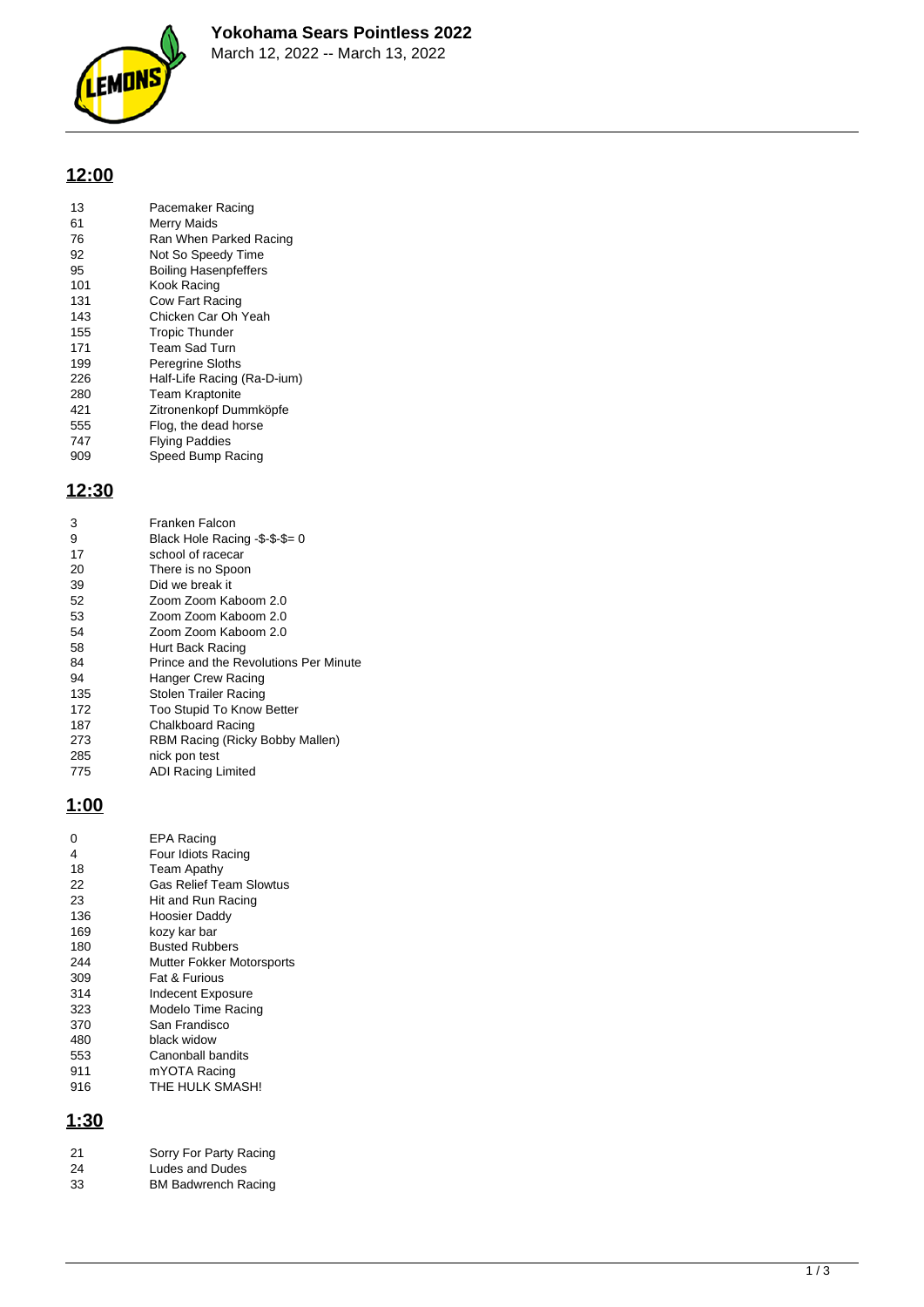



March 12, 2022 -- March 13, 2022

| 59  | Uber Vogel Hanz Am                     |
|-----|----------------------------------------|
| 81  | <b>Bodge Engineering</b>               |
| 130 | Pour Choices                           |
| 134 | The Path to Moral Decay                |
| 144 | <b>Topless Chicken Support Vehicle</b> |
| 181 | Perplex Us Racing                      |
| 191 | Petty Cash Racing                      |
| 242 | Paranoid Racing                        |
| 420 | Lemon Slug Racing                      |
| 441 | John Madden Cursed Afart Racing!       |
| 544 | <b>ONSET/Tetanus Racing</b>            |
| 808 | Kowloon Express                        |
| 921 | Transmittable Bridesmaids              |
| 989 | <b>JUNK RUNNERS</b>                    |
|     |                                        |

## **2:00**

| 14  | John Madden Cursed Afart Racing! |
|-----|----------------------------------|
| 15  | Argonauts Awful Space            |
| 66  | Ska Patrol                       |
| 67  | Budweiser racing                 |
| 77  | run whatcha brung                |
| 80  | youmadbro? Racing                |
| 91  | Offline 55 Racing                |
| 121 | siLvEr iS a ThEmE                |
| 141 | SharkByte                        |
| 150 | SHITBOX SHOW                     |
| 186 | Race Street Catering             |
| 425 | Dohn Jeere                       |
| 452 | California Wise Guys             |
| 552 | The Cannonball Bandits           |
| 762 | Full Metal Jacket Racing         |
| 900 | Ranger Road Motors               |
| 998 | DaewooTang Clan                  |

# **2:30**

| 16  | <b>SABOL Motorsports</b>           |
|-----|------------------------------------|
| 45  | M45 Racing                         |
| 96  | College Fund Racing                |
| 117 | Fiery Dorito Loco Taco             |
| 175 | DONUT A-HOLES                      |
| 193 | Pizza Planet Truck Racing (PPTR)   |
| 212 | Hot Wheels                         |
| 232 | Team Thunderturd / 680 Motorsports |
| 325 | Creamatorium                       |
| 337 | Team Dead Cat                      |
| 371 | <b>Cone Motorsports</b>            |
| 605 | Still A Daewoo                     |
| 670 | Bernal Dads Racing                 |
| 695 | <b>Team Black Bird</b>             |
| 745 | Whatever, Racecar                  |
| 951 | Team Rust-eze                      |
| 971 | <b>Hella Shitty Racing</b>         |
|     |                                    |

## **3:00**

| 6   | Swamp Turkey             |
|-----|--------------------------|
| 26  | Go Go Godzilla           |
| 32  | Wet & reckless           |
| 37  | <b>Delinguent Racing</b> |
| 46  | Roadrace Jones           |
| 64  | LiMoNada                 |
| 83  | Dirty Duck Racing        |
| 86  | Toyota Kazoo Racing      |
| 111 | Eyesore Racing           |
| 147 | My Fairlady Mopar        |